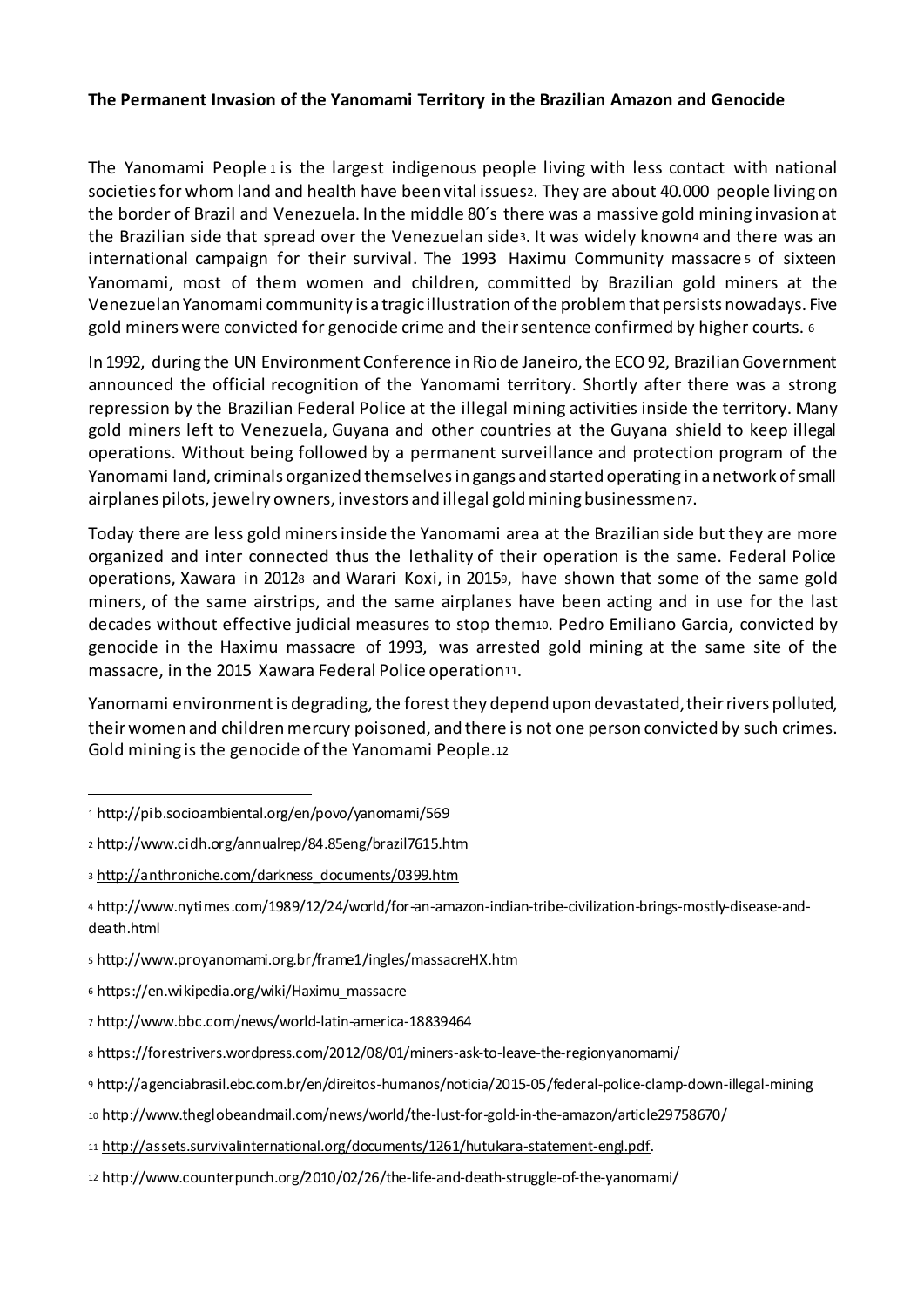It is big businesstoo13. Brazilian Federal Police said that in two years, 2014 and 2015, it has moved a billion of reais (Brazilian currency). The Global Initiative Report on Organized Crime and Illegally Mined Gold in Latin America, published in April 2016, says that Brazil is the 11th biggest gold producer in the world and that according to official statistics Brazil produced 80 tons of gold in 2013, to which can be added a further 10-15% in illegal production. It adds up: "Some 75,000 illegal miners operate in the Brazilian Amazon basin. Illegal mining is taking place in nine of 26 states and the main centres of illegal mining in Brazil are located in the states of Pará, Mato Grosso, Rondônia and Roraima14."

Roraima, is the state where the illegal gold mining of the Yanomami territory most take place. Internationally-renowned Yanomami shaman and President of Hutukara Yanomami Association, Davi Kopenawa, have received death threats in Boa Vista, because of its work against gold mining and in defense of his people and the rainforest<sub>15</sub>. Illegal gold mining is also hugely affecting the Yanomami in Venezuela.<sup>16</sup>

The rise of gold price makes it increase the presence of gold miners inside the region. The Federal Police, the Army, the Federal Indian and Environmental Agencies provoked by Hutukara have all acted to diminish the impact of the illegal activities in the Yanomami and Ye´kwana communities. There is not yet although, a definitive solution by the Brazilian Government to stop the invasion and its consequences <sup>17</sup>. Some of the communities most affected by gold mining are recently being reportedmercury poisoned as theirriver and fishes are mercury contaminated.

A study of hair samples from Indians of 19 communities conducted in 2015 by Brazilian health foundation Fiocruz, together with the Hutukara Yanomami Association, Brazilian NGO ISA (Socio-Environmental Institute), and APYB, the Ye´kuana Association, found that over 90% of the Indians in one region are severely affected. More can be seen in the link bellow <sup>18</sup>.

The President of Hutukara Yanomami Association, Davi Kopenawa as mentioned above, presented the evidence to the UN Special Rapporteur on Indigenous Peoples' Rights, Victoria Tauli-Corpuz, during her visitto Brazil earlierthis year. <sup>19</sup>

<sup>19</sup> http://www.survivalinternational.org/news/11182

1

<sup>13</sup> http://blogs.nelson.wisc.edu/es112-309-3/mining/ and http://www.ipsnews.net/2014/08/brazils-dalai-lama-of-therainforest-faces-death-threats/

<sup>14</sup> http://globalinitiative.net/organized-crime-and-illegally-mined-gold-in-latin-america/

<sup>15</sup> https://www.lrwc.org/brazil-death-threats-against-indigenous-leader-mr-davi-kopenawa-letter/

<sup>16</sup> https://www.theguardian.com/global-development/2016/apr/07/illegal-gold-mining-drives-human-rights-abusesin-latin-america-claims-giatoc-study

<sup>17</sup> http://www.forbes.com/sites/kitconews/2014/09/10/illegal-gold-miners-in-brazil-destroying-amazon-indigenoustribes-at-risk/#4a565cd2e70c

<sup>18</sup> https://www.youtube.com/watch?v=kGmmgv7Q7GI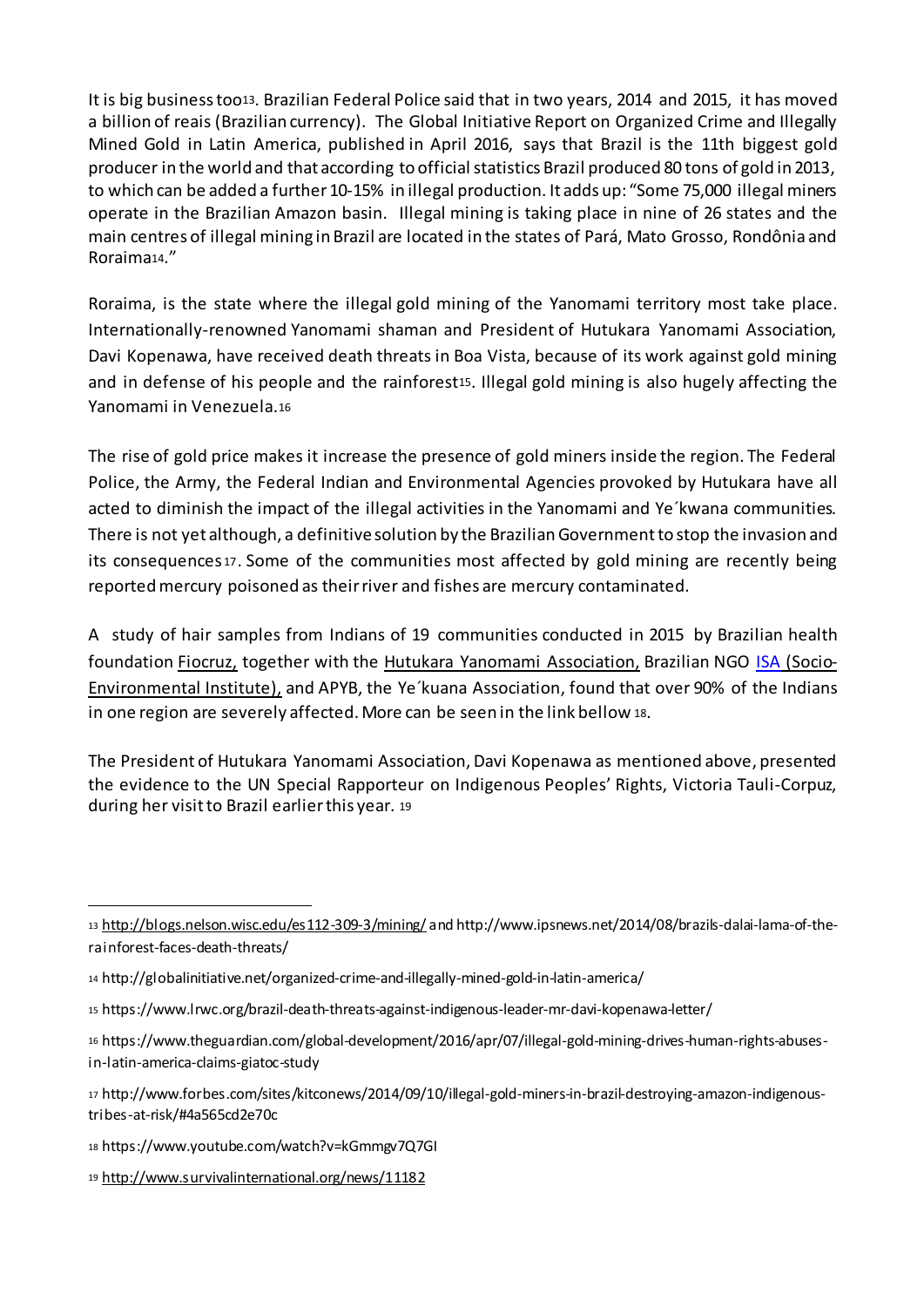The deadly impact of gold mining invasion of Yanomami territory in the health of its inhabitants has long being well reported. It gets worse as it is invisible to their health service 20. Despite the huge amount of money spent by the Federal Government through SESAI, the Indian Health Agency, the quality of the health service and the result of their work shown by numbers do not match. In 2013, an adviserto the United Nations Children's Fund (UNICEF) noticed that *"Child mortality in indigenous areasis double the national average, and improvements in the indicators have been very slow".* <sup>21</sup>

Recent academic study made public in July 2016, shows that yanomami children under five years hospitalized because of pneumonia sufferfrom malnutrition and lack of health care in their communities. The study says that*: " As also observed in other indigenous groupsin Brazil the average hospitalstay of over seven days, for Yanomami children with pneumonia, may be considered a long period. The need for a prolonged hospitalstay can indicate that these children* had a precarious state of health before the episode that led to their hospital admission, or that the *disease showed serious clinical symptoms. It can also be because the teams did not have the means to provide adequate treatment to these children and to monitor their development prior to the case being resolved in the villages." <sup>22</sup>*

It is also important to consider that the Yanomami have part of its communitiesliving in voluntary isolation and that gold miners are a threat for them. <sup>23</sup>

Preventing the genocide ofthe Yanomami People requires bilateral cooperation between Brazil and Venezuela to stop gold mining operations, to improve the health service of both countries and to implement cultural proper public policies. They should also open their together planning to the Yanomami and Ye´kwana organizations to consult and participation, according to the UN 169 ILO Convention. More recommendations are proposed bellow forthe monitoring of indigenous peoples human rights in Brazil focusing in the Yanomami people.

#### **Areas and Recommendations**

# **2.1 Acceptance of International Rules**

New:

1

Brazilian Government should ratify Minamata Convention and provide specific reports about mercury pollution in indigenous land, and poisoning of indigenous communities, affected by gold mining.

BrazilianGovernment should follow the 2011 UN Guiding Principles on Business and Human Rights (also known as the Ruggie Principles), a global standard for preventing and addressing the risk of adverse impacts on human rights linked to business activity.

<sup>20</sup> http://www.coha.org/the-yanomami-malaria-genocide-and-policy-prospects/

<sup>21</sup> http://www.ipsnews.net/2013/06/healthcare-for-native-people-in-brazil-is-ailing/

<sup>22</sup> http://www.scielo.br/scielo.php?pid=S1413-81232016000501597&script=sci\_arttext&tlng=en

<sup>23</sup> www.yanomami-hilfe.de/en/2012/06/25/letter-from-davi-yanomami-shaman-hutukara-to-the-new-brazilianpresident-dilma-roussef/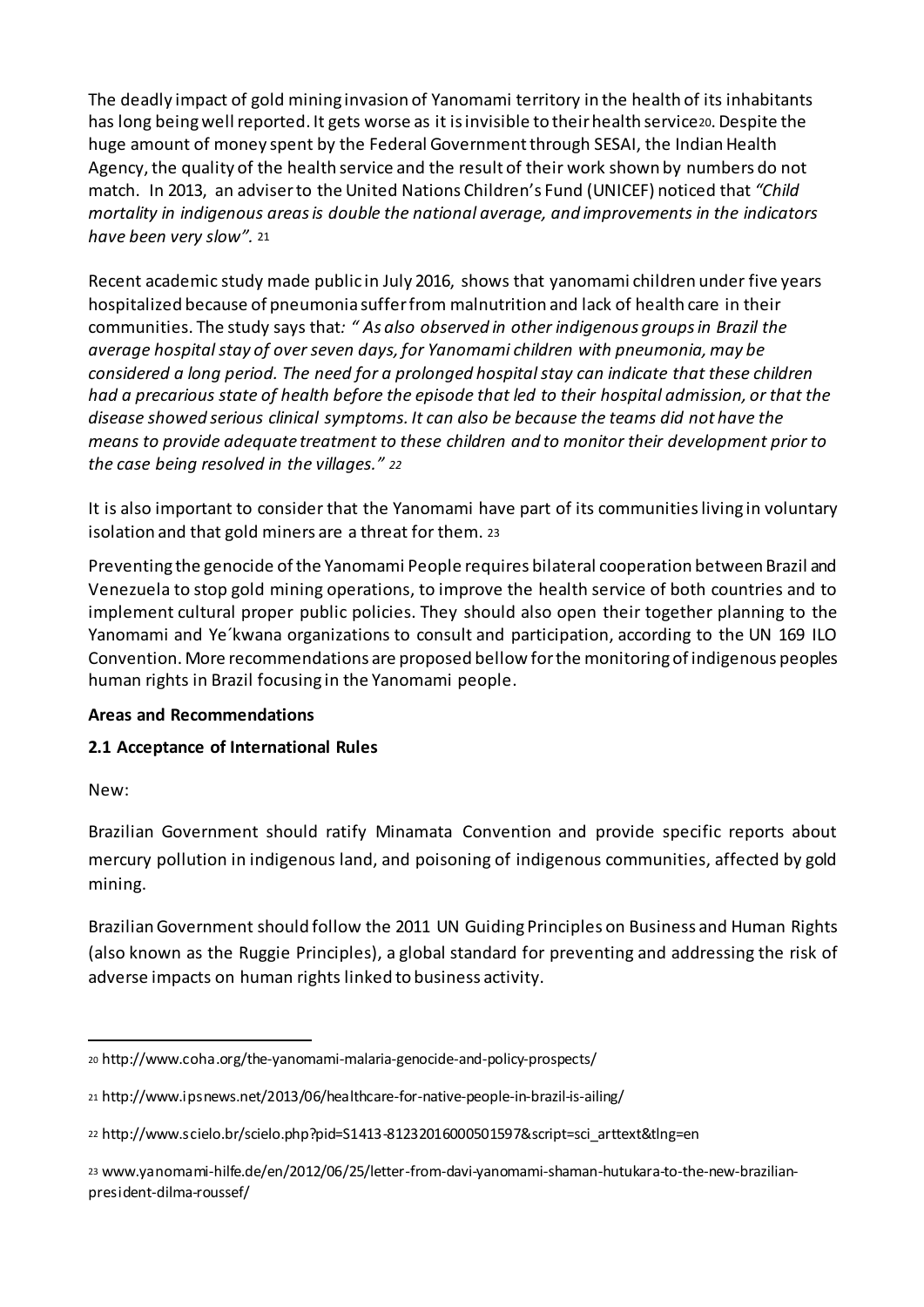# **3.3 Cooperation with other international mechanisms and institutions**

New:

The UN system has several mechanisms and institutions that can contribute to Brazil enforce the Conventions ratified by the country.

# **4. Inter-State Cooperation and assistance for development**

New

Brazilian Government should insure indigenous peoples´ organizations, including Yanomami´s and Ye´kwana´s, participation at Brazil and Venezuela bi-lateral talks concerning the protection of their territories, specifically against gold mining operations, and improving their health conditions.

# **8 – Non Discrimination**

New

BrazilianGovernmentshould create legal mechanismsto assure that indigenous peoples knowledge to be equal to formal education in order to indigenous peoples individuals be able to be paid like other recognized professionalsinside theirterritories.

#### **16 – Justice and Impunity**

New

Brazilian Government should provide a report about how many gold miners and investors have been investigated, prosecuted and been convicted of crimes against the Yanomami and Ye´kwana indigenous peoples and their environment.

# **15.1 Administration of Justice and Justice Access**

New

Brazilian Government should provide a report about how many police investigations against gold miners and investors have opened compared to how made claimsthe Federal Police have received. It should also show how many have become judicial procedures and if there are convictions regarding crimes against the Yanomami and Ye´kwana and their environment. The report should show how long these procedures have taken and how effective they are.

# **18 – Economic, Social and Cultural Rights**

New

Brazilian Government should provide reports to ensure that the social programs extended to indigenous peoples do not affect their local economy, social and cultural rights, observing ways to improve individual and collective well-being and values.